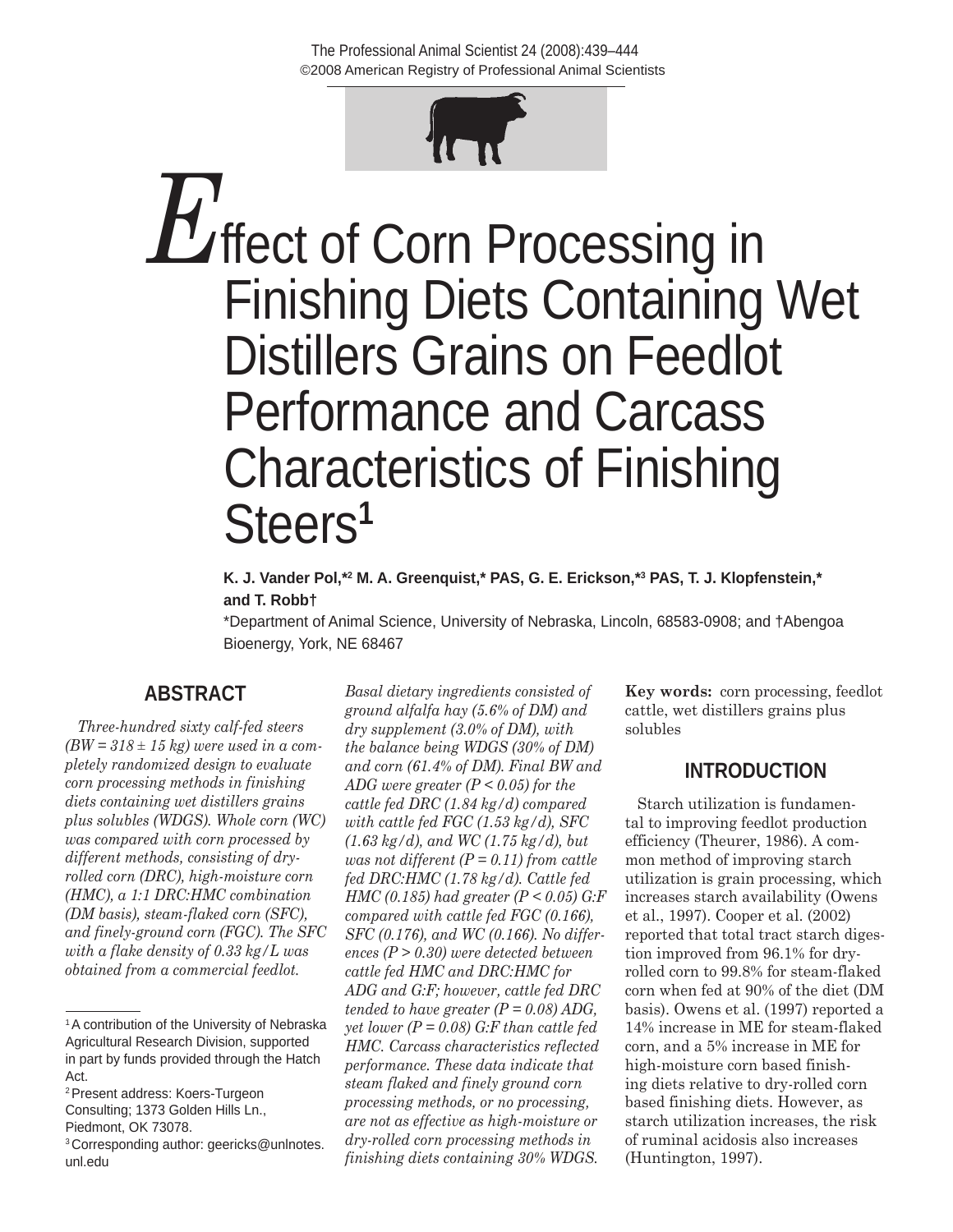Corn milling byproducts (wet corn gluten feed, **WCGF**; or wet distillers grains plus solubles, **WDGS**) are increasing in supply and are excellent energy substitutes for feedlot cattle (Klopfenstein et al., 2008). These byproducts are concentrated in nutrients present in grain (except starch) because the starch, which comprises approximately two-thirds of the grain, is removed (Stock et al., 2000). As a result, feeding WCGF reduces subacute acidosis (Krehbiel et al., 1995); however, feeding WDGS does not appear to reduce acidosis (Vander Pol et al., 2008). Macken et al. (2006b) reported improvements in  $\mathrm{NE}_{\mathrm{g}}$  of 10.3 and 15.4% for highmoisture and steam-flaked corn, respectively, relative to dry-rolled corn in finishing diets containing 25% WCGF (DM basis). These data suggest that the impact of grain processing and its effect on starch utilization is enhanced when WCGF is included in finishing diets with more intensely processed corn (Scott et al., 2003; Macken et al., 2006b).

However, the difference in energy value between more intensive corn processing methods (high-moisture, steam-flaking) and less intensive corn processing methods (whole, dryrolling) has not been evaluated in diets containing WDGS. Therefore, the objective of this trial was to determine the effects of 6 different corn processing methods in diets containing 30% WDGS (DM basis) on feedlot performance and carcass characteristics of finishing steers.

### **MATERIALS AND METHODS**

Three-hundred sixty large-framed, crossbred (British × Continental) steer calves (BW =  $318 \pm 15$  kg) were used in a completely randomized design. In October 2004, steers were procured from 3 order buyers with access to ranch direct and sale barn sources of calves. Upon arrival at the University of Nebraska Agricultural Research and Development Center research feedlot near Mead, NE, steers were identified with a panel and electronic identification tag

(Allflex USA, Dallas, TX), weighed, vaccinated (*Hemophilus Somnus* Bacterin, Schering Plough Animal Health, Union, NJ; Pyramid-5 and Presponse, Fort Dodge Animal Health, Overland Park, KS; Vision-7 with Spur, Intervet, Millsboro, DE), poured with a parasiticide (moxidectin; Cydectin, Fort Dodge Animal Health), and weaned on smooth bromegrass pastures for approximately 3 wk. Five days before the initiation of this trial, steers were placed in feedlot pens and limit-fed a diet consisting of 50% WCGF and 50% alfalfa hay (DM basis) at 2% of BW. During limit-feeding, steers had ample bunk space (46 cm) to ensure all steers equal access to feed. Steers were weighed individually on d 0 and d 1, and all steers were implanted with Synovex-C (10 mg of estradiol benzoate; Fort Dodge Animal Health). Utilizing BW obtained on d 0, steers were stratified by BW and assigned randomly to pen (10 steers/pen). Pen was assigned randomly to dietary treatment and served as the experimental unit (6 pens/treatment).

The dietary treatments (Table 1) consisted of feeding whole corn (**WC**) or 5 different corn processing method treatments fed at 61.4% of diet DM. Processing methods were steamflaked corn (**SFC**), high-moisture corn (**HMC**), dry-rolled corn (**DRC**), DRC and HMC fed at a 1:1 ratio (DM basis; **DRC:HMC**), and finelyground corn (**FGC**). Basal dietary ingredients consisted of 30% WDGS, 5.6% alfalfa hay, and 3% dry meal supplement (DM basis). Dry matter determinations were conducted weekly on all ingredients by drying samples in a 60°C forced air oven for 48 h. Diets were formulated to meet or exceed the NRC (1996) requirements for degradable intake protein, metabolizable protein, Ca, P, K, and trace minerals. Adaptation to final finishing diets consisted of a 21-d period and 4 diets fed for 3, 4, 7, and 7 d, with 45, 35, 25, and 15% alfalfa hay, respectively. Alfalfa hay was replaced by the respective corn in each treatment and WDGS was included at 30% of DM in all diets from d 1. Bunks were visually assessed at 0630 h each morning and DM offered was adjusted according to the amount of feed remaining. Steers were fed once daily at approximately 0830 h with a feed truck equipped with scales and a Roto-Mix (Model 420, Roto-Mix, Dodge City, KS) mixer-delivery box. Feed refusals were taken at the discretion of the unit manager and usually corresponded to periods of inclement weather (snow, rain, etc.) or on the day cattle were weighed (reimplanting). Refusals were analyzed for DM by drying in a 60°C forced air oven for 48 h.

Steers were reimplanted on d 66 with Revalor-S (Intervet, Millsboro, DE) and fed for a total of 168 d. Before shipping, all pens were weighed on a pen scale (Norac, model MASM7-20EA, Norac Systems Int. Inc., Saskatoon, SK, Canada) to determine final live BW and calculation of dressing percentage. All final live BW values were shrunk 4%. Dressing percentage on a pen mean basis was calculated by dividing hot carcass weight (**HCW**) by shrunk final live BW. On day of shipping, steers were fed 50% of the previous day's DM offered and were shipped at 2000 h. Steers were slaughtered at 0630 h on d 169 at a commercial packing plant (Greater Omaha Pack, Omaha, NE) where HCW and liver scores were recorded (Brink et al., 1990). Following a 48-h chill, fat thickness, LM area, KPH, and USDA-called marbling score were recorded. Yield grade was calculated utilizing the equation  $YG = 2.50 + 6.35 \times$  fat thickness (cm) –  $2.06 \times LM$  area (cm<sup>2</sup>) +  $0.2 \times$  KPH  $(%) + 0.0017 \times$  HCW (kg: Boggs and Merkel, 1993). Carcass adjusted final BW, ADG, and G:F were calculated using HCW divided by dressing percentage, which was done to minimize error associated with gastrointestinal fill and to provide an accurate estimate of individual final BW. Throughout the duration of this trial, 9 steers were removed due to illness or death (3 HMC, 2 DRC, 2 FGC, 2 DRC:HMC), and the data from these steers were not included in the analysis. For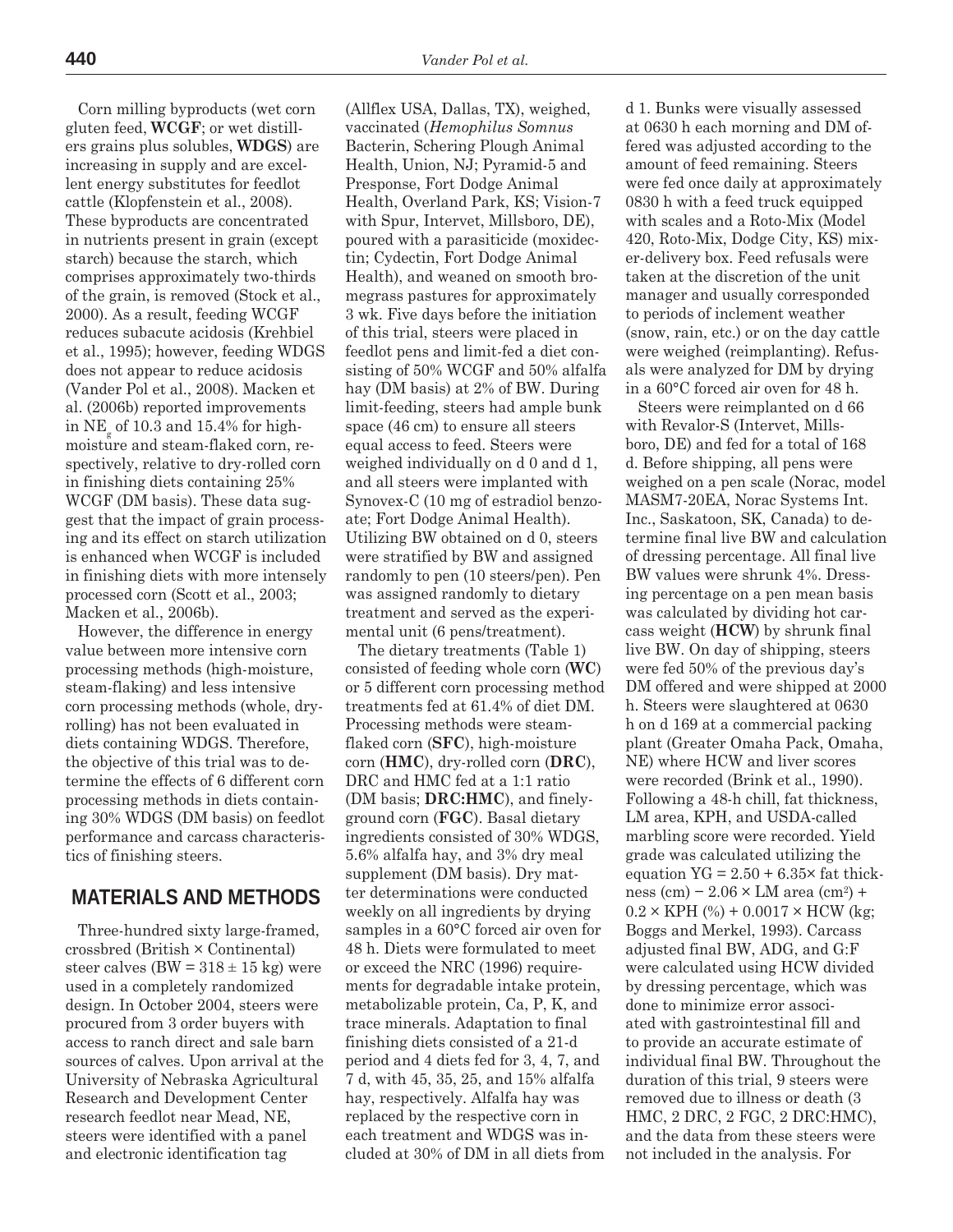calculation of DMI of the pen, these steers were assumed to consume average DMI for that pen up until the day of removal or death.

Fecal grab samples were randomly obtained from 5 steers/pen at the time of reimplanting (d 66). Approximately 10 mL of as-is fecal material from the 5 individual steers were composited by pen (approximately 50 g of feces). Fecal composites were stored frozen, freeze-dried, ground to pass through a 1-mm screen, and analyzed at a commercial laboratory (SDK Labs, Hutchinson, KS) for total starch (Xiong et al., 1990).

With the exception of the SFC, all corn used was produced from the same seed-corn hybrid (Pioneer #33B51, Pioneer Hybrid International, Johnston, IA) and grown in similar fields under irrigation to reduce the effect of corn hybrid on feeding performance. Dry-rolled corn was processed through a single-roll roller mill. Finely-ground corn was processed through a hammermill to pass through a 0.95-cm screen. High-moisture corn was harvested in 1 d at approximately 32% moisture, processed through a single-roll roller mill and ensiled in a plastic silo bag for 55 d before feeding began. Steamflaked corn was produced at a commercial feedlot (Mead Cattle Company, Mead, NE), targeting a flake density of 0.33 kg/L (26 lb/bushel), and was delivered twice per week. Wet distillers grains plus solubles were procured from a commercial ethanol plant (Abengoa Bioenergy, York, NE) using corn grain and were delivered on an as-needed basis to the research facility (approximately once per week). The WDGS averaged 32.6% DM, 32.2% CP, and 12.1% ether extract during this experiment.

For steer performance, carcass characteristics, and fecal starch, the pen mean served as the experimental unit. Data were analyzed using the mixed procedures of SAS (Version 9.1, SAS Inst. Inc., Cary, NC) as a completely randomized design. Treatment means were compared when the *F*-test statistic for treatment was significant, with least

squares means separated using the least significant difference method, and  $P \leq 0.05$  considered significant.

Animal care for this experiment complied with procedures approved by the University of Nebraska Institutional Animal Care and Use Committee.

### **RESULTS AND DISCUSSION**

Degree of processing is based on fecal starch concentrations (Table 2). Degree of processing increased as follows: WC, FGC, DRC, DRC:HMC, HMC, and SFC. With the exception of FGC, DMI decreased as degree of processing increased from WC to SFC. Cattle fed WC diets had the greatest  $(P < 0.05)$  DMI, and steers fed DRC, HMC, or DRC:HMC had greater DMI  $(P < 0.05)$  than cattle fed FGC or SFC. Average daily gain (Table 2) was not different for cattle fed HMC compared with DRC:HMC. Likewise, cattle fed DRC had similar ADG as cattle fed DRC:HMC. However, cattle fed DRC tended (*P*  $= 0.08$ ) to have greater ADG than steers fed HMC. Cattle fed DRC, HMC, or DRC:HMC had greater  $(P < 0.05)$  ADG than FGC or SFC. Feeding WC was intermediate and not different from ADG of cattle fed HMC or DRC:HMC. Cattle fed HMC had greater  $(P < 0.05)$  G:F than cattle fed FGC, SFC, and WC diets, with a tendency  $(P = 0.08)$  for the cattle fed HMC to be more efficient than cattle fed DRC (0.185 vs. 0.179). The cattle fed the HMC diet were more efficient because they had lower DMI and similar ADG as cattle fed the DRC diet. Cattle fed DRC had similar G:F to cattle fed SFC. Interestingly, no marked differences were observed between DRC, HMC, and SFC in terms of G:F in this study with 30% WDGS. However, feeding WC decreased G:F by 7.3% for the whole diet compared with cattle fed DRC, which suggests an 11.8% (7.3%/61.4% inclusion of corn) decrease in G:F due to the corn processing method (the only diet component changed). The same depression in G:F was observed for cattle fed FGC,

**Table 1. Composition of dietary treatments and nutrient composition of finishing diets containing corn processed by different methods and 30% WDGS** 

| Ingredient                        | % of diet DM |
|-----------------------------------|--------------|
| $\mathrm{Corn}^1$                 | 61.4         |
| WDGS <sup>2</sup>                 | 30.0         |
| Alfalfa hay                       | 5.6          |
| Dry supplement                    | 3.0          |
| Limestone                         | 1.42         |
| Finely ground corn                | 0.64         |
| Potassium chloride                | 0.47         |
| Salt                              | 0.30         |
| Tallow                            | 0.08         |
| Trace mineral premix <sup>3</sup> | 0.05         |
| Rumensin-80 premix <sup>4</sup>   | 0.02         |
| Vitamin A, D, and E               |              |
| premix <sup>5</sup>               | 0.01         |
| Tylan-40 premix <sup>6</sup>      | 0.01         |
| Nutrient composition <sup>7</sup> |              |
| CP, %                             | 16.6 to 16.8 |
| Calcium, %                        | 0.63 to 0.65 |
| Phosphorus, %                     | 0.39 to 0.46 |
| Potassium, %                      | 0.86 to 0.92 |
| Sulfur, %                         | 0.30 to 0.32 |
| Ether extract, %                  | 6.0 to 6.8   |

1 Corn fed as whole corn, finelyground corn, dry-rolled corn, a dry-rolled corn + high-moisture corn combination, high-moisture corn, or steam-flaked corn.

2 WDGS = wet distillers grains plus solubles.

3 Premix contained 10% Mg, 6% Zn, 4.5% Fe, 2% Mn, 0.5% Cu, 0.3% I, and 0.05% Co.

4 Premix contained 176 g/kg monensin.

5 Premix contained 1,500 IU/g vitamin A, 3,000 IU/g vitamin D, and 3.7 IU/g vitamin E.

6 Premix contained 88 g/kg tylosin.

7 Nutrient analysis performed on all ingredients; range represents variation across all 6 diets.

primarily due to lower ADG. It appears that FGC does not work well in diets containing 30% WDGS, which was surprising as the WDGS should aid in mixing and prevent fines.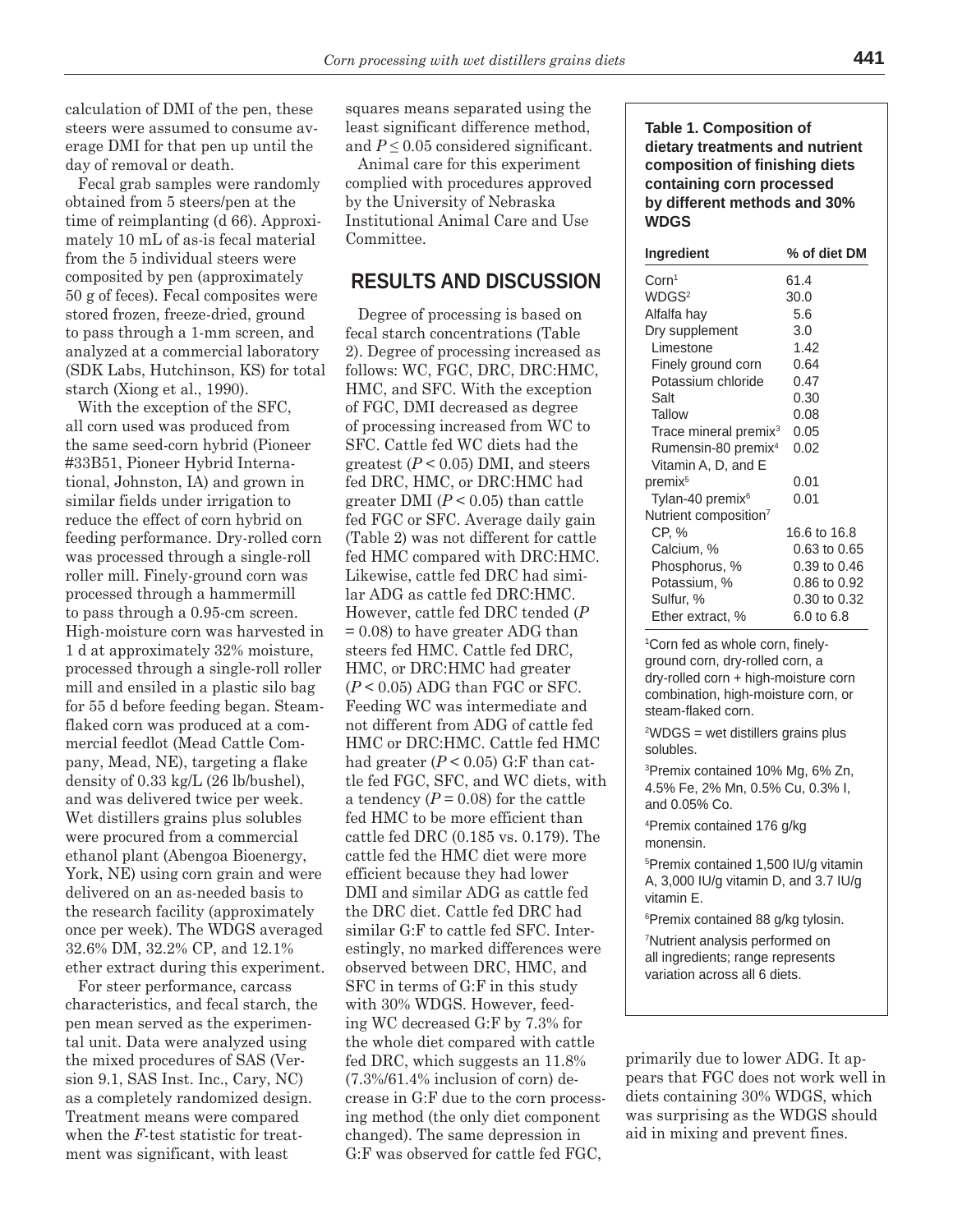| <b>Item</b>                        | <b>WC</b>          | <b>FGC</b>         | <b>DRC</b>         | <b>DRC:HMC</b>     | <b>HMC</b>         | <b>SFC</b>         | <b>SEM</b> | F-test |
|------------------------------------|--------------------|--------------------|--------------------|--------------------|--------------------|--------------------|------------|--------|
| Initial BW, kg                     | 317.9              | 319.5              | 318.0              | 317.9              | 317.6              | 317.6              | 0.5        | 0.07   |
| Live final $BW^3$ kg               | 611.6 <sup>b</sup> | 586.6 <sup>c</sup> | 625.3a             | $613.4^{ab}$       | $614.3^{ab}$       | 597.0 <sup>b</sup> | 4.3        | < 0.01 |
| Adjusted final BW, <sup>4</sup> kg | 611.5 <sup>b</sup> | 577.2 <sup>d</sup> | 626.9 <sup>a</sup> | $615.6^{ab}$       | $614.0^{ab}$       | $591.6^\circ$      | 4.9        | < 0.01 |
| DMI, kg/d                          | $10.50^{\circ}$    | 9.26c              | 10.28 <sup>b</sup> | 9.75 <sup>b</sup>  | $9.53^{bc}$        | 9.28c              | 0.10       | < 0.01 |
| ADG, kg <sup>4</sup>               | 1.75 <sup>b</sup>  | 1.53 <sup>d</sup>  | 1.84 <sup>a</sup>  | 1.78 <sup>ab</sup> | 1.77 <sup>ab</sup> | 1.63c              | 0.03       | < 0.01 |
| G: F <sup>4,5</sup>                | 0.166c             | 0.166c             | $0.179^{ab}$       | $0.182^{ab}$       | $0.185^{a}$        | 0.176 <sup>b</sup> | 0.002      | < 0.01 |
| Fecal starch, %                    | 15.9 <sup>a</sup>  | $13.4^{\circ}$     | 12.0 <sup>ab</sup> | 12.0 <sup>ab</sup> | 8.7 <sup>b</sup>   | 4.2 <sup>c</sup>   | 1.3        | < 0.01 |

Table 2. Performance<sup>1</sup> of steers fed 30% wet distillers grains plus solubles and corn from 6 different processing **methods2**

a–dMeans within a row with unlike superscripts differ (*P* < 0.05).

1 Each treatment contained 6 pens, with 10 steers/pen fed 168 d.

2 WC = whole corn, FGC = fine ground corn, DRC = dry-rolled corn, HMC = high-moisture corn, DRC:HMC = 1:1 DRC + HMC blend (DM basis), and SFC = steam-flaked corn.

3 Final live BW shrunk 4%.

4 Calculated from hot carcass weight divided by the average dressing percentage of 63.

5 Calculated as total feed intake (DM basis) divided by total gain.

Carcass characteristics are presented in Table 3. Performance was based on HCW; therefore, similar responses were observed in final BW, HCW, and ADG across corn processing treatments. Marbling score was similar for steers fed WC, DRC, HMC, and DRC:HMC, but were greater  $(P < 0.05)$  for steers fed FGC and SFC. Fat depth was similar between cattle fed WC, DRC, and HMC, but was less  $(P < 0.05)$ for cattle fed SFC and FGC. Longis-

simus muscle area was not different among treatments  $(P = 0.16)$ . Cattle fed DRC had a significantly greater (*P* < 0.05) calculated USDA YG than cattle fed the FGC, SFC, HMC, and DRC:HMC diets. Cattle fed FGC and SFC had lower (*P* < 0.05) USDA YG than all other treatments. Evaluating the USDA marbling score, USDA YG, and fat depth data suggests that cattle performance was the primary factor explaining differences in carcass characteristics, because all steers were fed the same number of days. Particularly, ADG appears to match carcass fatness based on fat depth and marbling score.

According to Zinn et al. (2002), fecal starch content may indicate the degree to which starch is utilized. In a more recent article, Zinn et al. (2007) observed a significant quadratic relationship between fecal starch percent and starch digestibility with a good fit  $(R^2 = 0.96)$ . Although measuring total tract starch

**Table 3. Carcass characteristics of steers fed 30% wet distillers grains plus solubles and corn from 6 different processing methods1**

| <b>Item</b>                 | WC                 | <b>FGC</b>         | <b>DRC</b>         | <b>DRC:HMC</b>      | <b>HMC</b>          | <b>SFC</b>         | <b>SEM</b> | F-test |
|-----------------------------|--------------------|--------------------|--------------------|---------------------|---------------------|--------------------|------------|--------|
| Hot carcass weight, kg      | 385.2 <sup>b</sup> | 363.7 <sup>d</sup> | 394.9 <sup>a</sup> | 387.8 <sup>ab</sup> | 386.9a <sub>b</sub> | $372.7^\circ$      | 3.1        | < 0.01 |
| Dressing %                  | 62.9               | 62.0               | 63.2               | 63.3                | 63.0                | 62.5               | 0.3        | 0.06   |
| Marbling score <sup>2</sup> | 533.8a             | 486.8 <sup>b</sup> | 540.2 <sup>a</sup> | 527.7a              | $544.2^a$           | 495.8 <sup>b</sup> | 10.3       | < 0.01 |
| % Choice                    | 60.0               | 46.1               | 63.5               | 62.4                | 65.0                | 48.3               | 5.3        | 0.06   |
| % Upper 2/3 Choice          | 23.3 <sup>ab</sup> | 10.4 <sup>bc</sup> | 29.4 <sup>a</sup>  | 19.6 <sup>ac</sup>  | $28.0^{ab}$         | 6.7 <sup>c</sup>   | 5.1        | 0.01   |
| LM area, $cm2$              | 82.6               | 80.6               | 83.9               | 84.5                | 85.1                | 81.3               | 1.3        | 0.16   |
| 12th rib fat, cm            | 1.50 <sup>ab</sup> | 1.14 <sup>c</sup>  | 1.57a              | 1.40 <sup>b</sup>   | $1.47^{ab}$         | 1.30 <sup>c</sup>  | 0.05       | < 0.01 |
| KPH fat. %                  | 2.08 <sup>a</sup>  | 1.87c              | 2.08 <sup>a</sup>  | 1.98 <sup>a</sup>   | 1.98 <sup>ab</sup>  | 1.92 <sup>bc</sup> | 0.04       | < 0.01 |
| YG3                         | 3.49 <sup>ab</sup> | 3.06 <sup>c</sup>  | 3.62 <sup>a</sup>  | 3.30 <sup>b</sup>   | 3.37 <sup>b</sup>   | 3.22c              | 0.08       | < 0.01 |

a–dMeans within a row with unlike superscripts differ (*P* < 0.05).

1 WC = whole corn, FGC = fine ground corn, DRC = dry-rolled corn, HMC = high-moisture corn, DRC:HMC = 1:1 DRC + HMC blend (DM basis), and SFC = steam-flaked corn.

2 Where 400 = Slight 0, 500 = Small 0.

 ${}^{3}$ YG = 2.50 + 6.35 × fat thickness (cm) – 2.06 × LM area (cm²) + 0.2 × KPH (%) + 0.0017 × HCW (kg).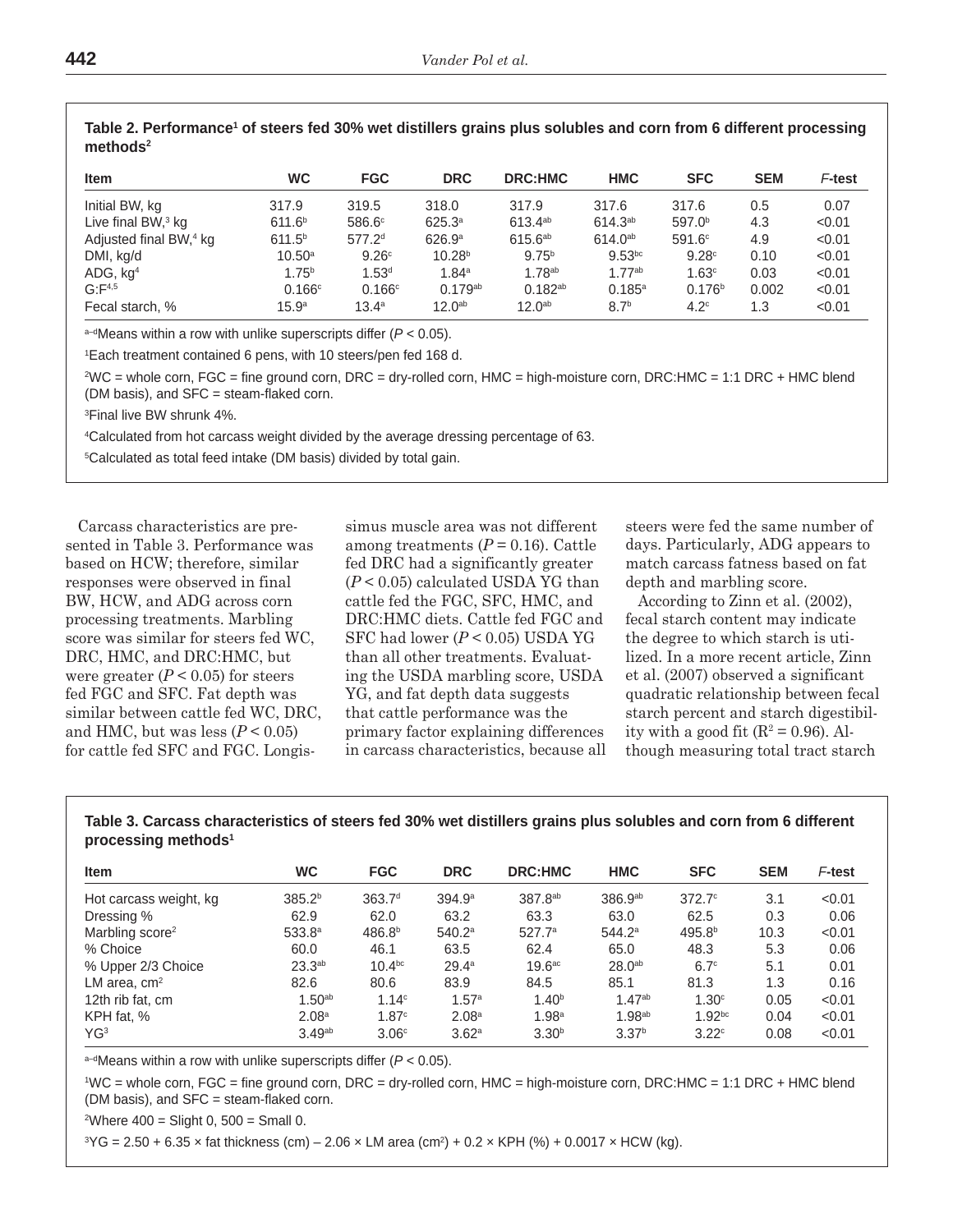

**Figure 1.** Relationship between fecal starch (%) and observed G:F for cattle fed corn from 1 of 6 corn processing methods in diets containing 30% wet distillers grains plus solubles.

digestion is useful, percentage starch in the fecal DM may be sufficient for comparisons between corn processing methods in diets comprised of similar ingredients. In the present study, fecal starch was greatest for WC and least  $(P < 0.05)$  for SFC. With the exception of DRC, the absolute values for fecal starch observed in the present study are in close agreement with those published by Macken et al. (2006b). These authors further observed a significant linear decrease in G:F as the amount of fecal starch increased. The relationship between G:F and fecal starch for the present study is presented in Figure 1. The highest order polynomial that was significant  $(P < 0.05)$  and had the best fit ( $r^2$  = 0.2061) was a quartic response. The lack of a linear response in the present study may be explained by the greater G:F for cattle fed diets with a lesser degree of processing (HMC and DRC) compared with cattle fed grains having a higher degree of processing (SFC).

The hypothesis was that cattle fed more intensely processed corn would have increased ADG, G:F, or both, in diets with WDGS. This was not the case. In general, ADG was decreased and G:F was unaffected when SFC was compared with DRC. It appears

that HMC was not different than feeding DRC, and WC was not as efficient as DRC.

Based on previous research (Vander Pol et al., 2006) in which the optimum inclusion of WDGS was 30 to 40% when fed with a DRC:HMC blend, 30% WDGS was fed on a DM basis in the present study. However, the optimum inclusion may vary depending on corn processing method (Klopfenstein et al., 2008). Daubert et al. (2005) fed WDGS from sorghum and concluded that the optimum level of WDGS in steamflaked corn diets was 16%. However, because their experiment was evaluating sorghum wet distillers, it is not clear what influence that may have on optimum inclusion. Caution is required when comparing results from feeding WDGS derived from sorghum with WDGS derived from corn, as numerical differences have consistently suggested that WDGS from corn is likely somewhat higher in energy than WDGS from sorghum (Al-Suwaiegh et al., 2002); yet differences between WDGS from corn and WDGS from sorghum were not significant within multiple experiments where the 2 types of WDGS have been compared (Klopfenstein et al., 2008).

Comparisons can be made between this study where WDGS were fed and other research where corn processing was evaluated in diets with no byproducts or in diets with WCGF, which is also derived from corn with the starch removed. In diets containing WCGF where corn processing method was evaluated, Macken et al. (2006b) observed greater DMI for steers fed DRC compared with HMC and SFC when WCGF was included in diets at 25% of diet DM. However, in their study, G:F was increased when steers were fed SFC, which was greater than for cattle fed either HMC or DRC. Feeding HMC also increased G:F compared with DRC. Macken et al. (2006b) fed 60% corn with 25% WCGF, so the relative change in G:F was 20.1% greater for cattle fed SFC and 13.3% greater for cattle fed HMC compared with their DRC treatment. In 2 separate experiments by Scott et al. (2003), the authors observed that SFC fed cattle had 12.7 and 16.6% greater G:F compared with cattle fed DRC in diets containing 32 and 22% WCGF, respectively. Scott et al. (2003) did observe variable responses to HMC compared with DRC with a 9.5% improvement for HMC compared with DRC when 32% WCGF was fed, and no difference between HMC and DRC when 22% WCGF was fed. Only one experiment has compared WC to DRC in diets containing WCGF, which resulted in a 12.7% reduction in G:F due to the corn fraction with 32% WCGF (Scott et al., 2003). An 11.8% reduction in G:F was observed in the current study when WC was fed compared with DRC, which is numerically similar to Scott et al. (2003).

Interestingly, that the cattle fed DRC and HMC had greater ADG compared with SFC is a bit surprising in this study. Corona et al. (2005) observed that cattle fed SFC had greater ADG than cattle fed DRC, ground corn, or WC in diets with no byproducts. Cattle fed DRC or ground corn had greater ADG compared with cattle fed WC (Corona et al., 2005). In a review by